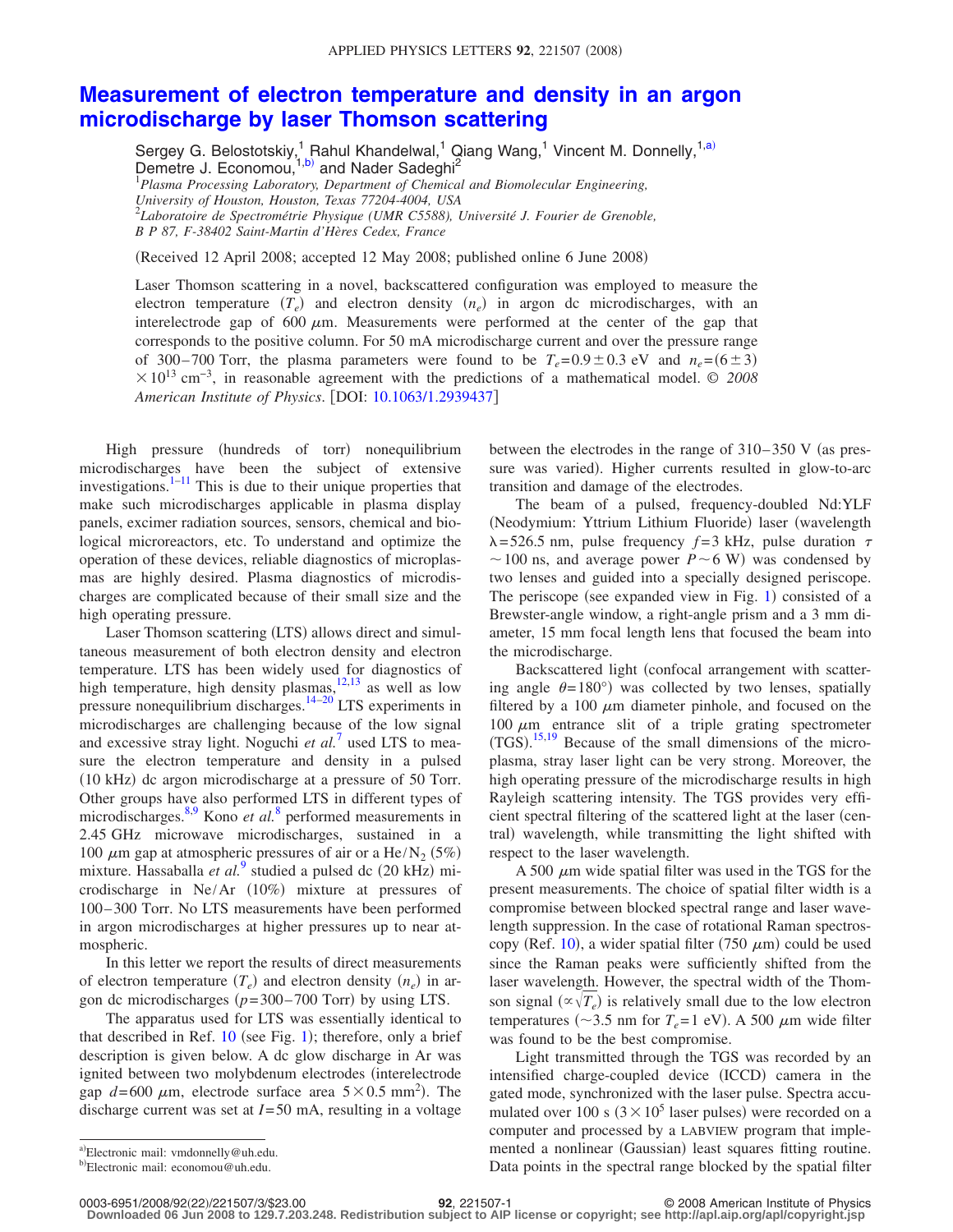<span id="page-1-0"></span>

FIG. 1. Schematic diagram of the ex-perimental setup (Ref. [10](#page-2-9)).

were not included in the fitting. Absolute calibration (required for extracting the absolute electron density  $n_e$ ) was done using Raman scattering from nitrogen. Before and after a set of experiments, the chamber was evacuated and then filled with pure  $N_2$ . The calibration constant was found by fitting the Raman signal to a synthetic spectrum at room temperature (Ref. [10](#page-2-9)).

As pointed out in Ref. [10,](#page-2-9) the confocal geometry has certain advantages. First, it provides higher flexibility in microdischarge reactor design, since only one direction (the axis of the laser beam) has to remain unobstructed (typical light collection systems at 90° with respect to the laser beam require two optical axes). This aspect is especially important for microdevices. Also, the 180° scattering angle of the confocal geometry results in higher values of the differential cross section, and thus greater intensity. However, in the confocal geometry, the intensity of the stray laser radiation is much higher than in the 90° geometry. When the frequency shift of the signal is large enough, the required stray light reduction factor can be achieved by choosing a wide spatial filter in the TGS. On the other hand, when the frequency shift of the signal is small (e.g., Thomson scattering from low-temperature electrons) stray light rejection becomes a problem, hence it was difficult to carry out spatially resolved LTS measurements of  $T_e$  and  $n_e$ . The measurement point was chosen on the basis of minimizing stray laser light (approximately in the middle of the interelectrode gap).

To obtain a Thomson spectrum (Fig. [2](#page-1-1)) three consecutive signal accumulations were performed: scattered laser light with the plasma on, scattered laser light with the plasma off, and plasma emission (with laser off). The Thomson spectrum was found by subtracting the two latter spectra from the first one. Despite the presence of noise, the Gaussian fit was rea-sonably good (see Fig. [2](#page-1-1)).

Due to the rather long duration of the laser pulse  $(\sim 100 \text{ ns})$ , gating the ICCD did not provide sufficient suppression of the background plasma emission. The problem of background plasma emission also precluded the use of photon counting to improve the signal-to-noise ratio (the ICCD noise was relatively small compared to plasma emission). These problems were compensated by signal averaging over a very large number  $(3 \times 10^5)$  of laser pulses. The high repetition rate allowed this data set to be collected in  $\sim$ 100 s.

The electron temperature can be extracted from the width of the Gaussian  $fit, <sup>14,15,20</sup>$  $fit, <sup>14,15,20</sup>$  $fit, <sup>14,15,20</sup>$  $fit, <sup>14,15,20</sup>$ 

$$
T_e = \frac{m_e c^2}{32 \ln 2} \left(\frac{\Delta \lambda_{1/2}}{\lambda_{\text{laser}}}\right)^2,\tag{1}
$$

where  $m_e$  is the electron mass, *c* is the speed of light,  $\lambda_{\text{laser}}$  is the laser wavelength, and  $\Delta\lambda_{1/2}$  is the full width at half maximum of the Gaussian function  $(T_e$  is in units of energy).

<span id="page-1-1"></span>To obtain the absolute value of the electron density, a calibration was done by recording the rotational Raman



FIG. 2. An example of net (background subtracted) Thomson spectrum. The gray line is the best fit resulting in  $T_e$ = 1.0 eV and  $n_e$ =9 × 10<sup>13</sup> cm<sup>-3</sup> **Downloaded 06 Jun 2008 to 129.7.203.248. Redistribution subject to AIP license or copyright; see http://apl.aip.org/apl/copyright.jsp**